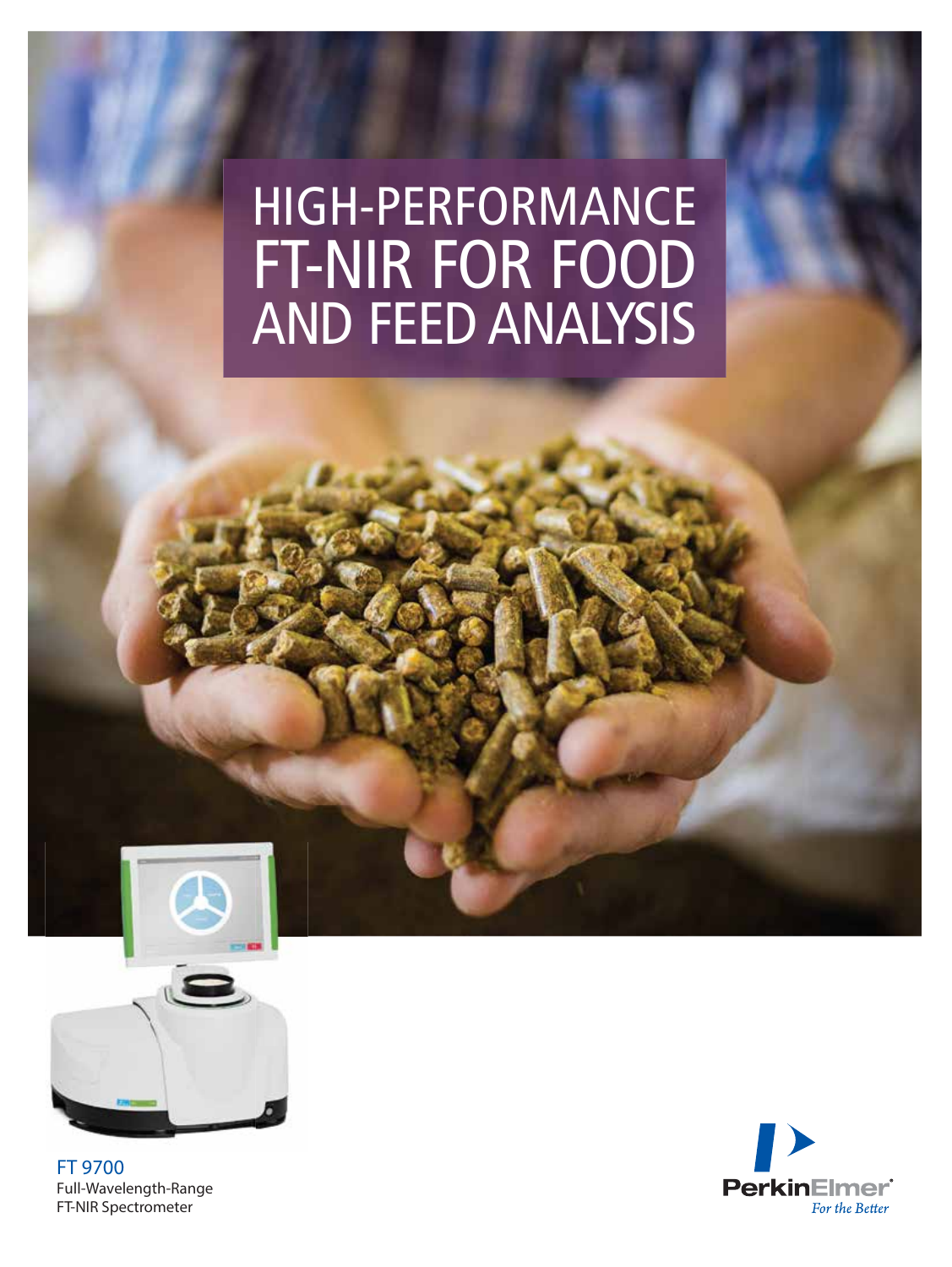## ENSURE PRODUCT QUALITY WITH ACCURATE AND RELIABLE ANALYSIS

FT 9700



From field to lab to loading dock, it's the perfect FT-NIR for samples of all shapes and sizes

Food laboratories across the globe need quick, accurate, reliable analyses to monitor the quality of products and incoming raw materials. Introducing the PerkinElmer FT 9700™ – the compact, high-performance full-wavelengthrange FT-NIR spectrometer suited for a wide array of applications and samples in the food and animal-feed industry.

With advanced technical design and fully integrated, robust universal sampling for trouble-free measurements, the FT 9700 system is ideal for food laboratories that need to quickly analyze the quality of ingredients and finished goods to reduce

variations in production. A robust instrument with a simple, intuitive touchscreen interface makes it easy to use of seasoned scientists and novices alike.

The FT 9700 system also delivers operational simplicity and combines superb performance with a low-maintenance design, enabling true laboratory-performance NIR for everyday analysis. It's a complete solution, providing an exceptionally fast way to ensure the quality of materials, regardless of application. For confidence in your results – *every day* – choose the FT 9700 FT-NIR system.

### TECHNOLOGY THAT BUILDS ON WHAT WORKS

Based on tested, proven IR technology, our FT 9700 system delivers all the features and functionality you've come to expect from the industry leader in IR. It provides exceptional spectra for a variety of everyday applications, superior signal-to-noise ratio, and advanced electronics and sensitivity. And with its robust, portable design and incomparable ease-of-use features, it can be deployed wherever it's needed most.

Innovative rotary interferometer Eliminating dynamic alignment for reliable service over time

With our **Dynascan ™** fixed-mirror-pair interferometer design, the system doesn't need to perform dynamic alignment to compensate for errors found in linear-mirror-movement systems. Our field-tested and proven interferometer technology incorporates a simple, noncritical bearing for reliable service over the life of the instrument.

#### Compact, robust enclosure

Protecting your optics to ensure maximum instrument uptime

Our **OpticsGuard ™** technology provides a protective humidity barrier that shields the FT 9700 system from environmental effects and enables the system to be used under inhospitable working environments. And the long-life desiccant allows for maximum instrument uptime – even under the harshest conditions.

Unique standardization technology Data accuracy from instrument to instrument

**With our Absolute Virtual Instrument** technology, standardization using gasphase spectra ensures your instruments are accurately calibrated, while an instrument's wavenumber and line shape are standardized more precisely than with conventional methods. With AVI, data can be transferred accurately among instruments, wherever they reside.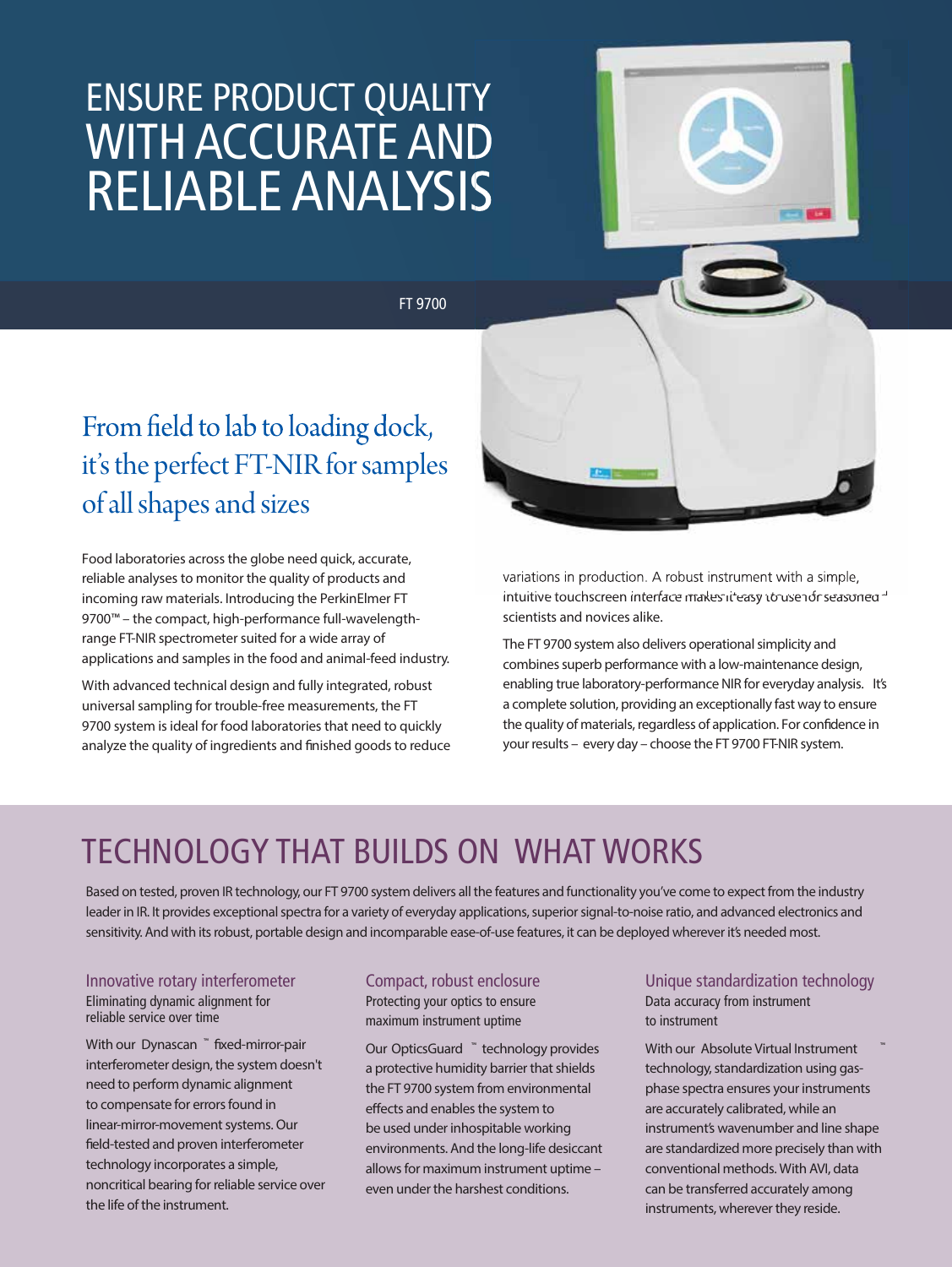# FOCUS ONWHAT MATTERS MOST: YOUR RESULTS

|                                 |                                                                                 |                   | <b>Maria 100</b>                  |                           |                                      |                     |                        |            |                       |  |
|---------------------------------|---------------------------------------------------------------------------------|-------------------|-----------------------------------|---------------------------|--------------------------------------|---------------------|------------------------|------------|-----------------------|--|
| <b>Induct</b><br>cm.            | <b>Sample O</b><br>Sample 1                                                     | <b>Date/Time</b>  | 5/21/2019 9:07:37 AM              |                           |                                      |                     |                        |            |                       |  |
| <b>Classification</b>           |                                                                                 |                   | $\mathsf{Corn} \oplus$            |                           |                                      |                     |                        |            |                       |  |
| Fat Dry basis                   |                                                                                 |                   | $2.96 -$<br>н                     |                           |                                      |                     |                        |            |                       |  |
| <b>Moisture</b>                 |                                                                                 | 8.99%             |                                   | M                         |                                      |                     |                        |            |                       |  |
|                                 | Protein ary basis                                                               |                   | $6.91 \times \triangle$           |                           |                                      |                     |                        |            |                       |  |
| 1. A . B . C . C                |                                                                                 |                   |                                   |                           |                                      |                     |                        |            | <b>SERGINE EDITIN</b> |  |
|                                 |                                                                                 | Product:          |                                   |                           | From Date: 1/29/2019                 |                     | 12:00 AM               |            |                       |  |
|                                 |                                                                                 |                   | Dample ld                         |                           | To Date: 622/2019                    |                     | 12:00 AM               |            | Search                |  |
|                                 | less, "Amalyzia" to start land barrana. Proces Tritchatte' bir marketi to a chi |                   | Only Lab Samples                  |                           |                                      |                     |                        |            | Hassetts              |  |
| $15 - 15$                       |                                                                                 | Details           |                                   |                           | ٠                                    |                     | ž                      |            |                       |  |
|                                 |                                                                                 |                   |                                   | $0 - 4$                   | endors i passare                     | $400 - 400$         | 141                    | 8 St +     |                       |  |
|                                 |                                                                                 |                   |                                   | <b>Gun</b><br><b>Cost</b> | 4/10/2010 0:24:36 PM<br>4120122-0099 | post<br><b>UCCK</b> | 1.62<br><b>EPI</b>     | 关于 也<br>+m |                       |  |
|                                 |                                                                                 |                   |                                   | Cost                      | 41001212731994                       | 30544               | 3.72                   | 5.12       |                       |  |
|                                 |                                                                                 |                   |                                   | Com                       | 41221912734790                       | ucat                | h.int                  | 111 4      | P.                    |  |
|                                 |                                                                                 |                   |                                   |                           |                                      |                     |                        |            |                       |  |
| latest software<br>the analysis |                                                                                 |                   | Showing 50 of 53 filtered samples |                           |                                      |                     | Link more !<br>Load at |            |                       |  |
|                                 |                                                                                 | <b>Stationary</b> |                                   |                           |                                      | Avenue Treat        |                        |            |                       |  |
|                                 |                                                                                 |                   |                                   |                           |                                      |                     |                        |            |                       |  |

Simple, modern, intuitive, and productive – Results Plus is the platform that offers a touchscreen interface designed to make workflow quick and easy.

#### **Simple**

Results Plus software utilizes three modes of operation: Analysis, Setup, and Reporting.

Analysis mode lets you analyze a sample with the FT 9700 system and receive predicted results. Setup mode controls the calibrations and products used on the instrument, as well as setting different hardware and software options for the FT 9700 system and Results Plus software. Reporting mode lets you review the predicted results after analysis, input lab reference data into a specific sample, and export or print the data in various formats.

To analyze a sample, simply touch the desired products. You'll be able to input a sample ID, supplier information, and much more.

#### Modern

The Analysis screen functions as an anchor point during the analysis process. Various windows open at specific points during the analysis process to facilitate sample information registration (sample ID and/or additional text fields). Various tabs allow you to quickly access detailed information without c luttering the screen.

#### Intuitive

The History View tab lets you quickly see previous sample results for the current product. Any samples listed can display additional information when you select the sample and press the Details button.

#### Productive

The Results Graph tab of the Results screen displays a graph of previous sample results, organized by individual parameter. If any user-defined specification limits have been set, the graph will contain lines representing those limits. To view other parameters, use the blue left and right arrows next to the current parameter name.

| <b>SPECIFICATIONS</b>                                        |  |  |  |  |
|--------------------------------------------------------------|--|--|--|--|
| 700 nm to 2500 nm                                            |  |  |  |  |
| $<$ 25 sec                                                   |  |  |  |  |
| 5 °C to 45 °C                                                |  |  |  |  |
| Indium Gallium Arsenide (InGaAs)                             |  |  |  |  |
| 0.028 nm at 1670 nm                                          |  |  |  |  |
| Better than 0.004 nm at 1390 nm                              |  |  |  |  |
| 550 mm (H) x 460 mm (W) x 410 mm (D) (including touchscreen) |  |  |  |  |
| 12-in. color touch screen                                    |  |  |  |  |
| Four USB ports and one Ethernet                              |  |  |  |  |
| 240/115 VAC, 1.5 A                                           |  |  |  |  |
| 26 kg                                                        |  |  |  |  |
|                                                              |  |  |  |  |